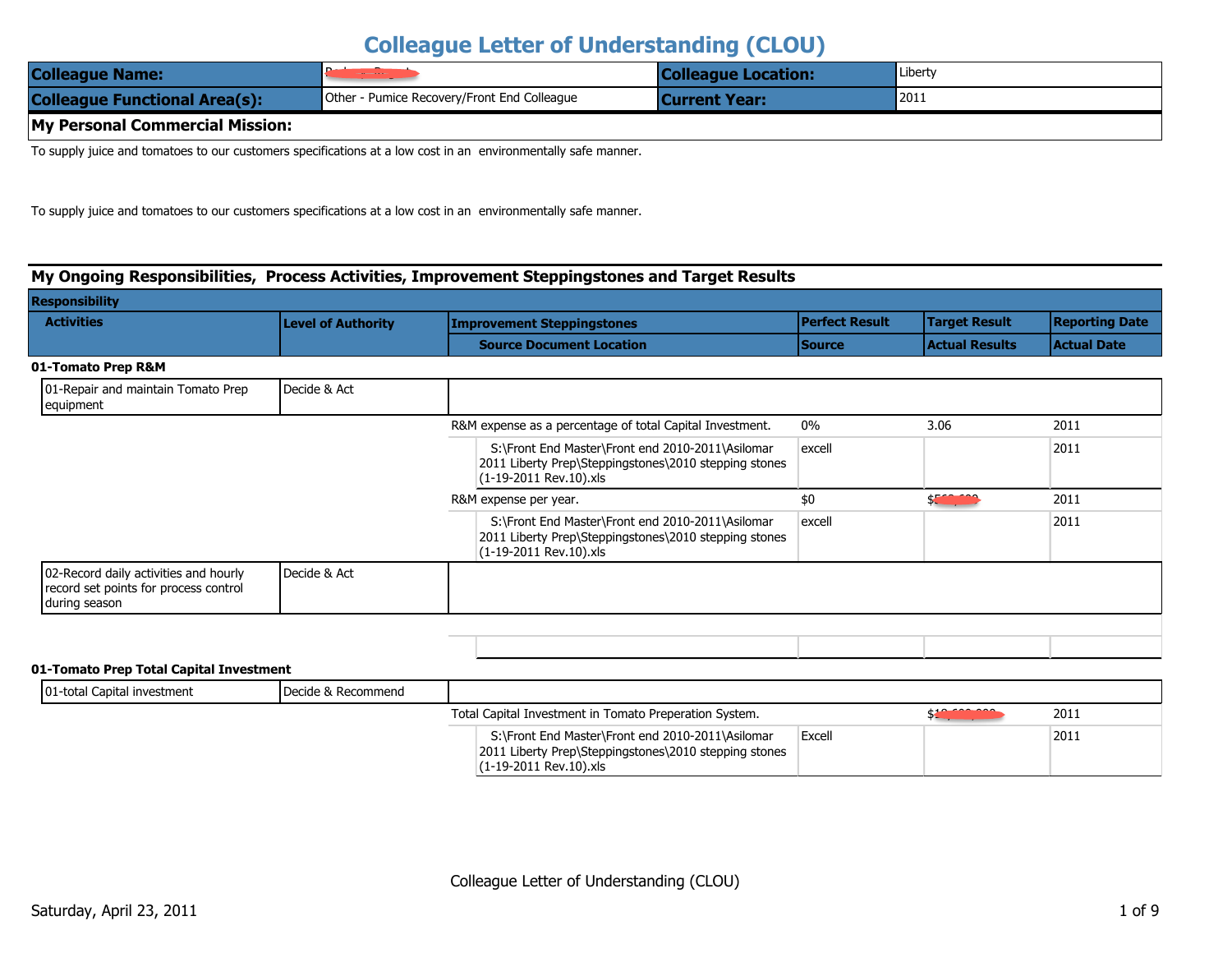#### 02-Tom Prep Production and Equipment Operation

| 01-Train finisher operators, MOT sorters<br>and unloaders | Decide & Act |                                                                                                                                      |                       |                          |          |
|-----------------------------------------------------------|--------------|--------------------------------------------------------------------------------------------------------------------------------------|-----------------------|--------------------------|----------|
|                                                           |              | 01-Train on SOP/Descriptions                                                                                                         | 100% trained          |                          | Seasonal |
|                                                           |              | S:\Front End Master\Front end 2010-2011\Asilomar<br>2011 Liberty Prep\15) SEASONAL TRAINING<br>\FinisherTtower Operator Training.doc | <b>Excel File</b>     |                          |          |
|                                                           |              | 02-Tomato Prep Seasonal Labor Hours per plant operating<br>hours                                                                     | zero                  |                          | Seasonal |
|                                                           |              | S:\Front End Master\Front end 2010-2011\Asilomar<br>2011 Liberty Prep\Steppingstones\2010 stepping stones<br>(1-19-2011 Rev. 10).xls | Excel File            |                          |          |
| 02-Receive tomatoes at unloading station                  | Decide & Act |                                                                                                                                      |                       |                          |          |
|                                                           |              | 01-Seasonal Colleagues Properly trained on SOP for Unloading 100% Trained                                                            |                       |                          | Seasonal |
|                                                           |              | S:\Front End Master\Front end 2010-2011\Asilomar<br>2011 Liberty Prep\15) SEASONAL TRAINING\Unloading<br>Operator Training.doc       | <b>Excel File</b>     |                          |          |
|                                                           |              | Net Tomato Tons Recieved                                                                                                             | <b>CALL AND STATE</b> | <u>ajuan julio</u>       | 2011     |
|                                                           |              | S:\Front End Master\Front end 2010-2011\Asilomar<br>2011 Liberty Prep\Steppingstones\2010 stepping stones<br>(1-19-2011 Rev.10).xls  | <b>Excel File</b>     |                          | 2011     |
| 03-Unload tomatoes                                        | Decide & Act |                                                                                                                                      |                       |                          |          |
|                                                           |              | 01-Train Seasonal Colleagues in Unloading SOP                                                                                        | 100% Trained          |                          | Seasonal |
|                                                           |              | S:\Front End Master\Front end 2010-2011\Asilomar<br>2011 Liberty Prep\15) SEASONAL TRAINING\Unloading<br>Operator Training.doc       | <b>Excel File</b>     |                          |          |
|                                                           |              | Max Ton / Hour Unloaded                                                                                                              | 657                   | $\overline{\phantom{a}}$ | 2011     |
|                                                           |              | S:\Front End Master\Front end 2010-2011\Asilomar<br>2011 Liberty Prep\Steppingstones\2010 stepping stones<br>(1-19-2011 Rev.10).xls  | <b>Excel File</b>     |                          | 2011     |
| 04-Size tomatoes for paste and whole<br>peel operations   | Decide & Act |                                                                                                                                      |                       |                          |          |
|                                                           |              | $01 -$                                                                                                                               |                       |                          |          |
|                                                           |              |                                                                                                                                      |                       |                          |          |
| 05-Sort for MOT                                           | Decide & Act |                                                                                                                                      |                       |                          |          |
|                                                           |              | 01-SOP for Seasonal Positions                                                                                                        |                       |                          |          |
|                                                           |              | S:\Front End Master\Front end 2010-2011\Asilomar<br>2011 Liberty Prep\15) SEASONAL TRAINING\Paste Sorter<br>SOP English Training.doc |                       |                          |          |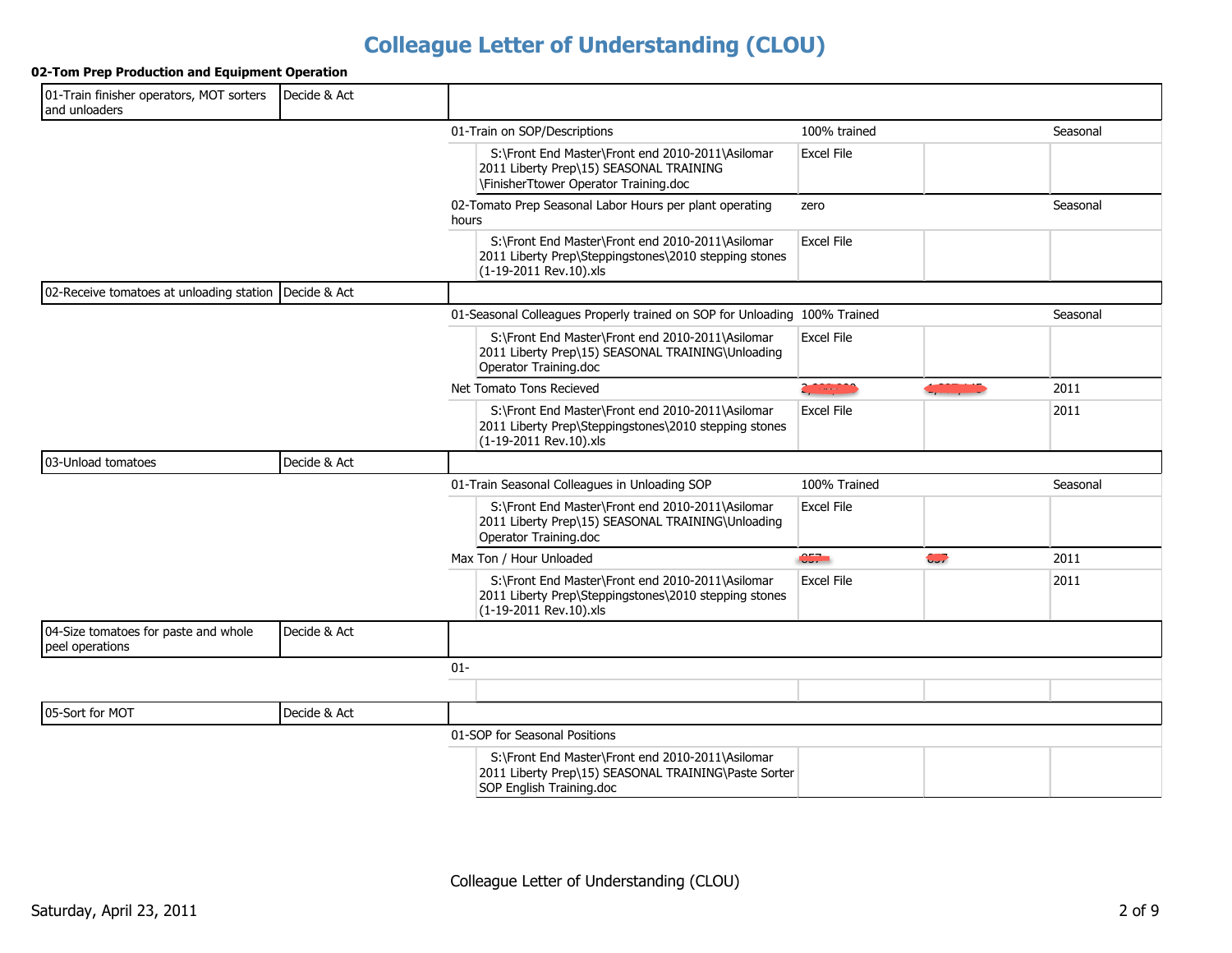|                                               |                 | Wet Waste as a % of net Tomato weight                                                                                               | $0\%$             | 1.55% | 2011 |
|-----------------------------------------------|-----------------|-------------------------------------------------------------------------------------------------------------------------------------|-------------------|-------|------|
|                                               |                 | S:\Front End Master\Front end 2010-2011\Asilomar<br>2011 Liberty Prep\Steppingstones\2010 stepping stones<br>(1-19-2011 Rev.10).xls | <b>Excel File</b> |       | 2011 |
| 06-Chop tomatoes                              | Decide & Act    |                                                                                                                                     |                   |       |      |
|                                               |                 |                                                                                                                                     |                   |       |      |
|                                               |                 |                                                                                                                                     |                   |       |      |
| 07-Hot Break chopped tomatoes                 | Decide & Act    |                                                                                                                                     |                   |       |      |
|                                               |                 | Maximum pounds Tomato pulp prepared per hour. Cold Break Service                                                                    |                   |       | 2011 |
|                                               |                 | S:\Front End Master\Front end 2010-2011\Asilomar<br>2011 Liberty Prep\Steppingstones\2010 stepping stones<br>(1-19-2011 Rev.10).xls | <b>Excel File</b> |       | 2011 |
|                                               |                 | Maximum pounds tomato pulp prepared per hour. Hot Break                                                                             | $\sim$ $\sim$     |       | 2011 |
|                                               |                 | S:\Front End Master\Front end 2010-2011\Asilomar<br>2011 Liberty Prep\Steppingstones\2010 stepping stones<br>(1-19-2011 Rev.10).xls | <b>Excel File</b> |       | 2011 |
| 08-Finish tomatoes                            | Decide & Act    |                                                                                                                                     |                   |       |      |
|                                               |                 | 02-Finisher efficiency                                                                                                              | 100%              | 85%   | 2011 |
|                                               |                 | S:\Front End Master\Front end 2010-2011\Asilomar<br>2011 Liberty Prep\Steppingstones\2010 stepping stones<br>(1-19-2011 Rev.10).xls | <b>Excel File</b> |       | 2011 |
| 09-Discharge tomato pomace                    | Decide & Act    |                                                                                                                                     |                   |       |      |
|                                               |                 | 01-Pomace weight as a percentage of net tomato weight                                                                               | $0\%$             | 1.02% | 2011 |
|                                               |                 | S:\Front End Master\Front end 2010-2011\Asilomar<br>2011 Liberty Prep\Steppingstones\2010 stepping stones<br>(1-19-2011 Rev.10).xls | <b>Excel File</b> |       | 2011 |
| 03-Peel Prep R&M                              |                 |                                                                                                                                     |                   |       |      |
| 01-Repair and maintain Peel Prep<br>equipment | Act & Recommend |                                                                                                                                     |                   |       |      |

| equipment |                                                                                                                                     |            |                                                  |      |
|-----------|-------------------------------------------------------------------------------------------------------------------------------------|------------|--------------------------------------------------|------|
|           | 01-R&M expense as a percentage of total capital investment 0%<br>(Peel Prep)                                                        |            | $\sim$ $\frac{9}{6}$                             | 2011 |
|           | S:\Front End Master\Front end 2010-2011\Asilomar<br>2011 Liberty Prep\Steppingstones\2010 stepping stones<br>(1-19-2011 Rev.10) xls | excel File |                                                  | 2011 |
|           | 02-R&M expense per year. (Peel Prep)                                                                                                | \$0        | , <u>, , , , , ,</u><br><b>Contract Contract</b> | 2011 |
|           | S:\Front End Master\Front end 2010-2011\Asilomar<br>2011 Liberty Prep\Steppingstones\2010 stepping stones<br>(1-19-2011 Rev.10).xls | excel File |                                                  | 2011 |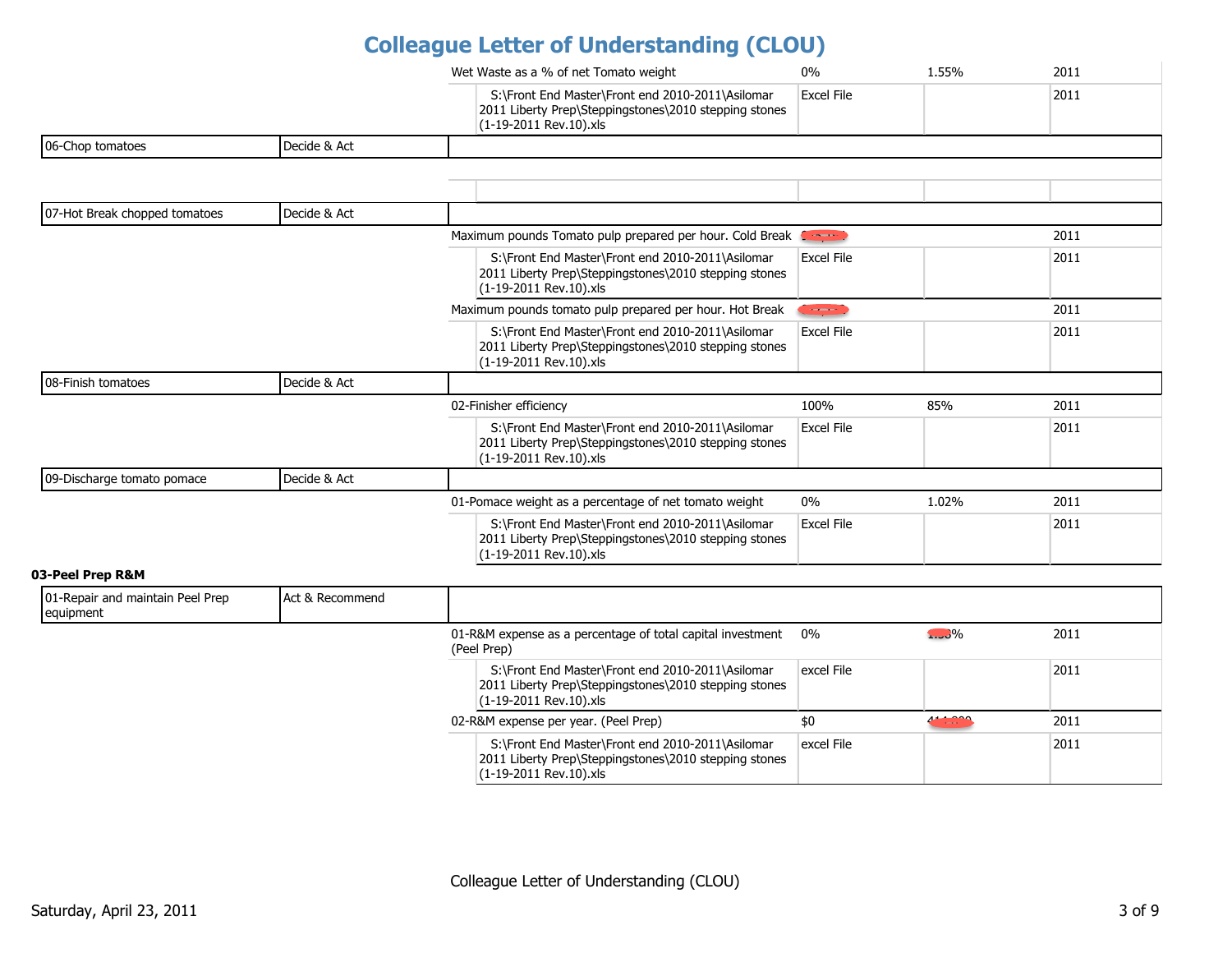#### 03-Peel Prep R&M'

| 102-Record<br>d daily activities and hourly | Decide & Act |  |
|---------------------------------------------|--------------|--|
| record set points for process control       |              |  |
| during season                               |              |  |

#### 04-Peel Prep Production & Equipment Operation

| 101-Train seasonal Whole Peel sorters                                                  | Decide & Act |                                                                                                                                                    |                   |               |          |
|----------------------------------------------------------------------------------------|--------------|----------------------------------------------------------------------------------------------------------------------------------------------------|-------------------|---------------|----------|
|                                                                                        |              | 01-Train Seasonal Colleagues with SOPs                                                                                                             | 100% Trained      |               | Seasonal |
|                                                                                        |              | S:\Front End Master\Front end 2010-2011\Asilomar<br>2011 Liberty Prep\15) SEASONAL TRAINING\Dice Sorter<br>SOP English Training.doc                | <b>Excel File</b> |               |          |
|                                                                                        |              | 02-Peel Prep Seasonal Labor Hours/Plant Operation Hours                                                                                            |                   | <b>CHILD2</b> | Seasonal |
|                                                                                        |              | S:\Front End Master\Front end 2010-2011\Asilomar<br>2011 Liberty Prep\Steppingstones\2010 stepping stones<br>(1-19-2011 Rev.10).xls                | <b>Excel File</b> |               | 2011     |
| 02-Train and schedule seasonal flow<br>coordinators and caustic recovery<br>colleagues | Act          |                                                                                                                                                    |                   |               |          |
|                                                                                        |              | Train and schedule seasonal flow coordinators and caustic<br>recovery colleagues                                                                   | 100% Trained      |               | seasonal |
|                                                                                        |              | S:\Front End Master\Front end 2010-2011\Asilomar<br>2011 Liberty Prep\15) SEASONAL TRAINING\Training<br>Procedures for New Hires and Returnees.doc |                   |               |          |
| 03-Color sort sized fruit                                                              | Decide & Act |                                                                                                                                                    |                   |               |          |
|                                                                                        |              |                                                                                                                                                    |                   |               |          |
|                                                                                        |              |                                                                                                                                                    |                   |               |          |
| 04-Peel sized, sorted fruit                                                            | Decide & Act |                                                                                                                                                    |                   |               |          |
|                                                                                        |              | 01Average gallons per minute dice produced                                                                                                         |                   | 500           | 2011     |
|                                                                                        |              | S:\Front End Master\Front end 2010-2011\Asilomar<br>2011 Liberty Prep\Steppingstones\2010 stepping stones<br>(1-19-2011 Rev.10).xls                | excel File        |               | 2011     |
|                                                                                        |              | 02-Total cases of peeled product produced (incl. blended)                                                                                          |                   | 4,000,006     | 2011     |
|                                                                                        |              | S:\Front End Master\Front end 2010-2011\Asilomar<br>2011 Liberty Prep\Steppingstones\2010 stepping stones<br>(1-19-2011 Rev.10).xls                | excel File        |               | 2011     |
|                                                                                        |              | 03-Lbs. of W.P. / Seasonal Labor Hour                                                                                                              |                   | 0,000.00      | 2011     |
|                                                                                        |              | S:\Front End Master\Front end 2010-2011\Asilomar<br>2011 Liberty Prep\Steppingstones\2010 stepping stones<br>(1-19-2011 Rev.10).xls                | excel File        |               | 2011     |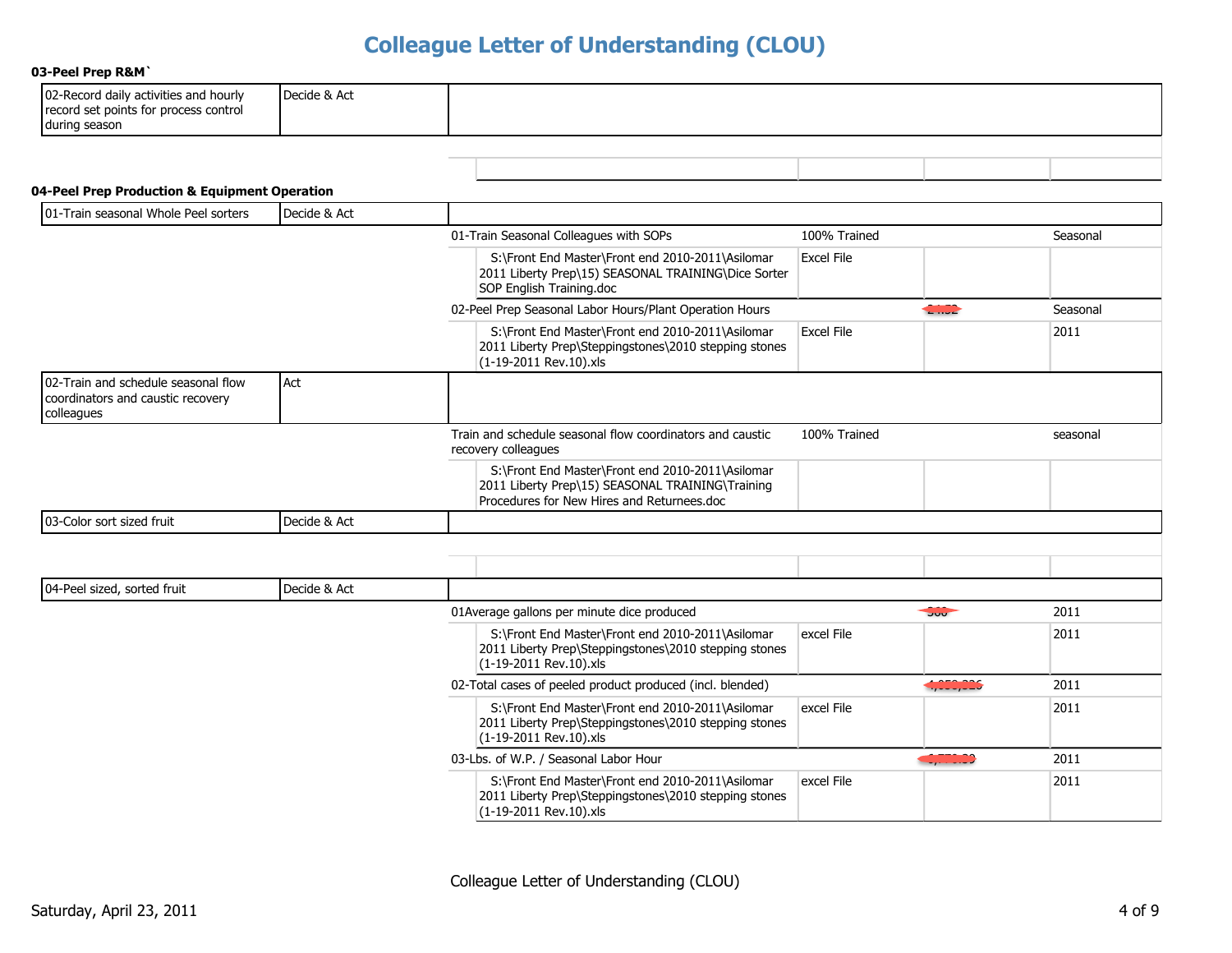|                                                  |                    | 03-Total tons of tomatoes peeled (est.=avg tph bulk dice hrs)                                                                       |                   | -------       | 2011 |
|--------------------------------------------------|--------------------|-------------------------------------------------------------------------------------------------------------------------------------|-------------------|---------------|------|
|                                                  |                    | S:\Front End Master\Front end 2010-2011\Asilomar<br>2011 Liberty Prep\Steppingstones\2010 stepping stones<br>(1-19-2011 Rev.10).xls | excel File        |               | 2011 |
|                                                  |                    | 04-Average inches of peel per pound industrial dice                                                                                 | 3-5 Inches        | 3-5 Inches    | 2011 |
|                                                  |                    | S:\Front End Master\Front end 2010-2011\Asilomar<br>2011 Liberty Prep\Steppingstones\2010 stepping stones<br>(1-19-2011 Rev.10).xls | excel File        |               | 2011 |
|                                                  |                    | 11-Caustic peelers average TPH                                                                                                      |                   | ٩Ō            | 2011 |
|                                                  |                    | S:\Front End Master\Front end 2010-2011\Asilomar<br>2011 Liberty Prep\Steppingstones\2010 stepping stones<br>(1-19-2011 Rev.10).xls | excel File        |               | 2011 |
|                                                  |                    | 17-Wet waste weight as a percentage of net tomato weight                                                                            |                   | 1.55%         | 2011 |
|                                                  |                    | S:\Front End Master\Front end 2010-2011\Asilomar<br>2011 Liberty Prep\Steppingstones\2010 stepping stones<br>(1-19-2011 Rev.10).xls | excel File        |               | 2011 |
| 05-Optimize peeler efficiencies                  | Decide & Recommend |                                                                                                                                     |                   |               |      |
|                                                  |                    | 01-Total lbs of Caustic 50% used/ton of whole peel                                                                                  | $\Omega$          | <b>CONTRA</b> | 2011 |
|                                                  |                    | S:\Front End Asilomar 09-10\Asilomar 2010<br>LibertyTomato Prep\Steppingstones\2010 stepping<br>stones(2-11-2010 Rev. 7).xls        | <b>Excel File</b> |               | 2011 |
|                                                  |                    | 02-Total lbs of Citric Acid 50%used/ton of whole peel                                                                               | $\mathbf 0$       |               | 2011 |
|                                                  |                    | S:\Front End Asilomar 09-10\Asilomar 2010<br>LibertyTomato Prep\Steppingstones\2010 stepping<br>stones(2-11-2010 Rev. 7).xls        | Excel File        |               | 2011 |
|                                                  |                    | 03-Total pounds of Sulfuric Acid 93% per ton whole peel                                                                             | $\Omega$          | $\mathbf 0$   | 2011 |
|                                                  |                    | S:\Front End Asilomar 09-10\Asilomar 2010<br>LibertyTomato Prep\Steppingstones\2010 stepping<br>stones(2-11-2010 Rev. 7).xls        | <b>Excel File</b> | 00.00         | 2011 |
|                                                  |                    | 04-Total pounds of Hydrochloric Acid 25% Per Ton Whole Peel 0                                                                       |                   | Œ             | 2011 |
|                                                  |                    | S:\Front End Asilomar 09-10\Asilomar 2010<br>LibertyTomato Prep\Steppingstones\2010 stepping<br>stones(2-11-2010 Rev. 7).xls        | <b>Excel File</b> |               | 2011 |
| 06-Sort whole peel tomatoes for defects<br>& MOT | Decide & Act       |                                                                                                                                     |                   |               |      |
|                                                  |                    |                                                                                                                                     |                   |               |      |
|                                                  |                    |                                                                                                                                     |                   |               |      |
| 07-Caustic recovery maintencance                 | Decide & Act       |                                                                                                                                     |                   |               |      |
|                                                  |                    | Lbs.W.P. Produced/Caustic (Lbs.) Used                                                                                               |                   | <b>Common</b> | 2011 |
|                                                  |                    | S:\Front End Master\Front end 2010-2011\Asilomar<br>2011 Liberty Prep\Steppingstones\2010 stepping stones<br>(1-19-2011 Rev 10) xls |                   |               | 2011 |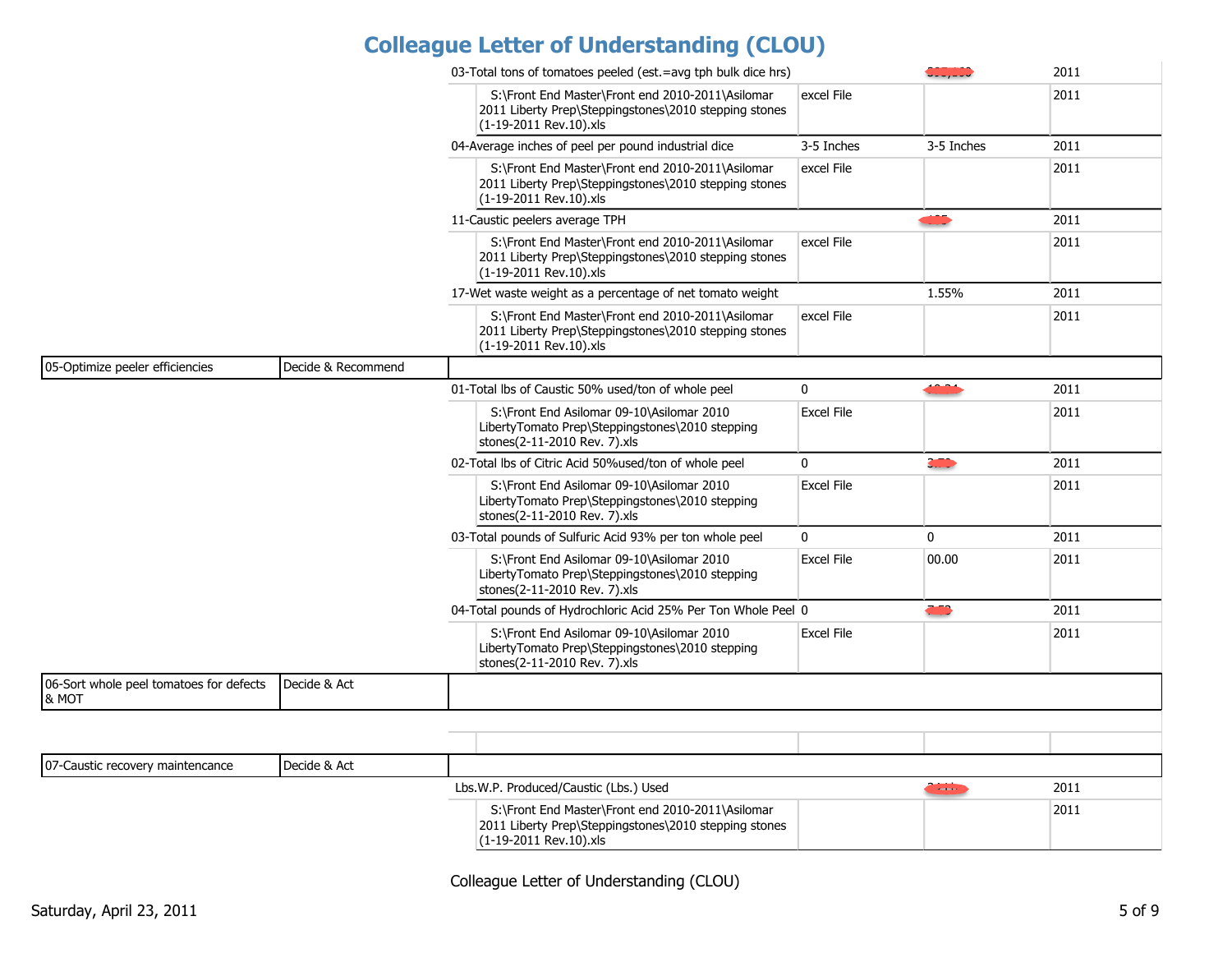|                                                                                        |              | Caustic Cost per WP lb                                                                                                              |                   | 2011 |
|----------------------------------------------------------------------------------------|--------------|-------------------------------------------------------------------------------------------------------------------------------------|-------------------|------|
|                                                                                        |              | S:\Front End Master\Front end 2010-2011\Asilomar<br>2011 Liberty Prep\Steppingstones\2010 stepping stones<br>(1-19-2011 Rev.10).xls |                   | 2011 |
|                                                                                        |              | Total caustic used                                                                                                                  |                   |      |
|                                                                                        |              | S:\Front End Master\Front end 2010-2011\Asilomar<br>2011 Liberty Prep\Steppingstones\2010 stepping stones<br>(1-19-2011 Rev.10).xls | <b>Excel File</b> | 2011 |
| 08-Lyco Red maintenance                                                                | Decide & Act |                                                                                                                                     |                   |      |
|                                                                                        |              | LycoRed (Good Output) Lbs/Hr                                                                                                        | 500               | 2011 |
|                                                                                        |              | S:\Front End Master\Front end 2010-2011\Asilomar<br>2011 Liberty Prep\Steppingstones\2010 stepping stones<br>(1-19-2011 Rev.10).xls | <b>Excel File</b> | 2011 |
|                                                                                        |              | LycoRed seasonal Labor Hours / Hours Operated                                                                                       |                   | 2011 |
|                                                                                        |              | S:\Front End Master\Front end 2010-2011\Asilomar<br>2011 Liberty Prep\Steppingstones\2010 stepping stones<br>(1-19-2011 Rev.10).xls | <b>Excel File</b> | 2011 |
|                                                                                        |              | Marketable LycoRed Lbs(Less Hold, Reman, Destroyed                                                                                  |                   | 2011 |
|                                                                                        |              | S:\Front End Master\Front end 2010-2011\Asilomar<br>2011 Liberty Prep\Steppingstones\2010 stepping stones<br>(1-19-2011 Rev.10).xls | <b>Excel File</b> | 2011 |
|                                                                                        |              | <b>Total LycoRed Lbs</b>                                                                                                            |                   | 2011 |
|                                                                                        |              | S:\Front End Master\Front end 2010-2011\Asilomar<br>2011 Liberty Prep\Steppingstones\2010 stepping stones<br>(1-19-2011 Rev.10).xls | <b>Excel File</b> | 2011 |
| 09-Pomace & Seed Recovery maintenance Decide & Act                                     |              |                                                                                                                                     |                   |      |
|                                                                                        |              | 01-Dow time of system                                                                                                               | 100%              |      |
|                                                                                        |              |                                                                                                                                     |                   |      |
| 09-Pomace & Seed Recovery maintenance Decide & Act                                     |              |                                                                                                                                     |                   |      |
|                                                                                        |              | 01-Dow time of system                                                                                                               | 100%              |      |
|                                                                                        |              |                                                                                                                                     |                   |      |
| 05-Capital Improvements                                                                |              |                                                                                                                                     |                   |      |
| 01-Search for ways to improve tomato<br>processes and implementing capital<br>projects | Decide & Act |                                                                                                                                     |                   |      |
|                                                                                        |              | 01-CLFP Food Processor                                                                                                              | every 3 years     | 2011 |
|                                                                                        |              |                                                                                                                                     |                   |      |
|                                                                                        |              | 02-World Ag Expo                                                                                                                    | Annual            | 2011 |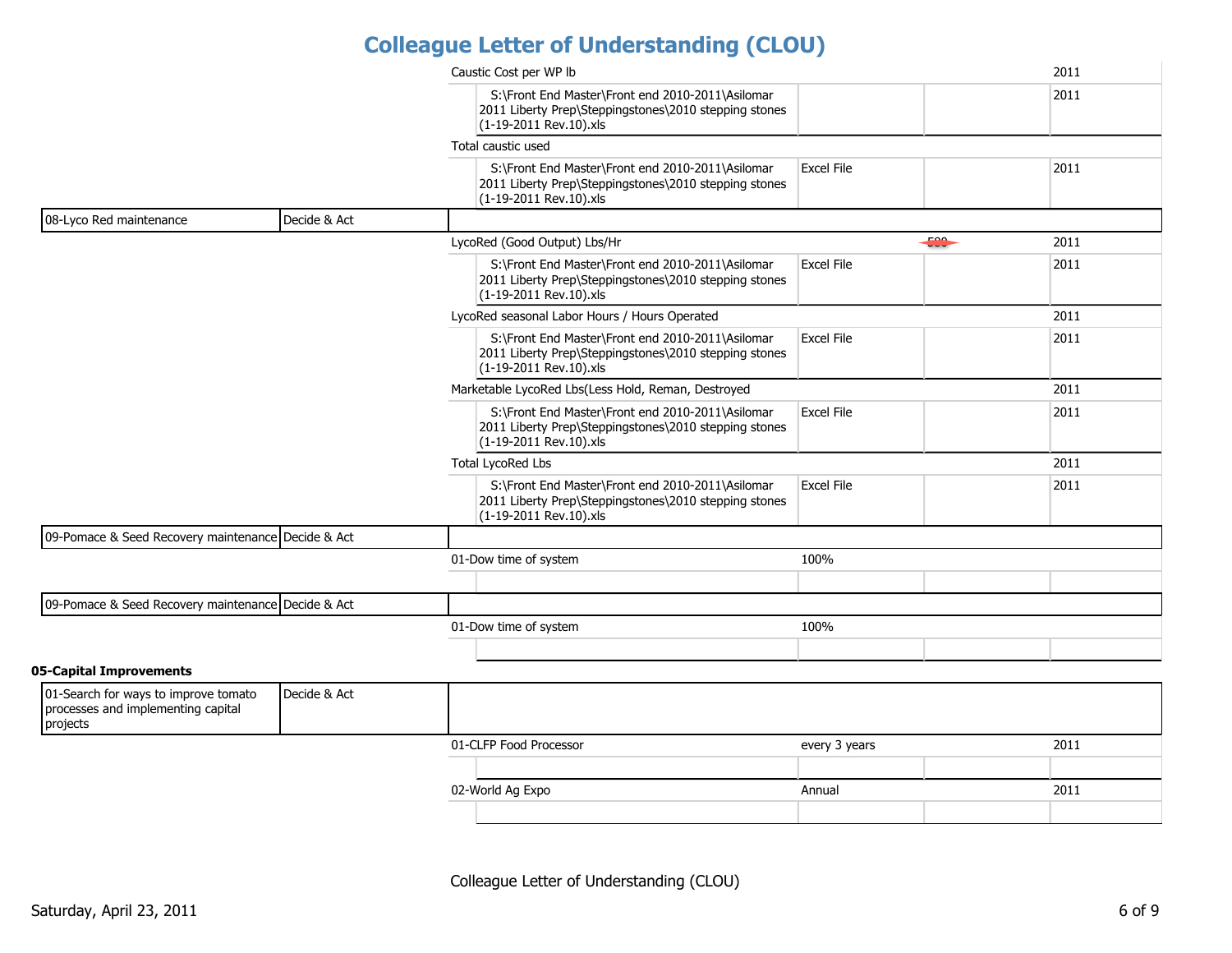|                                                                               |                    | 03-Central Valley Plant Engineering Show<br>Annual                                                                                                       | 2011 |
|-------------------------------------------------------------------------------|--------------------|----------------------------------------------------------------------------------------------------------------------------------------------------------|------|
|                                                                               |                    |                                                                                                                                                          |      |
|                                                                               |                    | 04-Visit Vendors, Equipment Manufacturers, Other Processing Annual<br>Plants                                                                             | 2011 |
|                                                                               |                    |                                                                                                                                                          |      |
| 02-Propose and define potential capital<br>projects                           | Decide & Recommend |                                                                                                                                                          |      |
|                                                                               |                    | \$26, 194, 196<br>01-Total capital investments in dice system                                                                                            | 2011 |
|                                                                               |                    | S:\Front End Master\Front end 2010-2011\Asilomar<br><b>Excel File</b><br>2011 Liberty Prep\Steppingstones\2010 stepping stones<br>(1-19-2011 Rev.10).xls | 2011 |
|                                                                               |                    | 400,00<br>02-Annual capital investment in (peel prep) systems                                                                                            | 2011 |
|                                                                               |                    | S:\Front End Master\Front end 2010-2011\Asilomar<br><b>Excel File</b><br>2011 Liberty Prep\Steppingstones\2010 stepping stones<br>(1-19-2011 Rev.10).xls | 2011 |
|                                                                               |                    | 03-Total capital investement in tomato preparation systems                                                                                               | 2011 |
|                                                                               |                    | S:\Front End Master\Front end 2010-2011\Asilomar<br><b>Excel File</b><br>2011 Liberty Prep\Steppingstones\2010 stepping stones<br>(1-19-2011 Rev.10).xls | 2011 |
|                                                                               |                    | <b>CONTRACT</b><br>04-Total capital investment per unit of pulp preparation<br>capacity                                                                  | 2011 |
|                                                                               |                    | S:\Front End Master\Front end 2010-2011\Asilomar<br><b>Excel File</b><br>2011 Liberty Prep\Steppingstones\2010 stepping stones<br>(1-19-2011 Rev.10).xls | 2011 |
|                                                                               |                    | <b>COMMO</b><br>05-Total capital investment per pound of water evaporation<br>capacity                                                                   | 2011 |
|                                                                               |                    | S:\Front End Master\Front end 2010-2011\Asilomar<br><b>Excel File</b><br>2011 Liberty Prep\Steppingstones\2010 stepping stones<br>(1-19-2011 Rev.10).xls | 2011 |
| 03-Test and certify completed projects as Decide & Act<br>ready for operation |                    |                                                                                                                                                          |      |
|                                                                               |                    | 01-Capital Project Worksheet<br>Estimate on<br>Approved Worksheet                                                                                        |      |
|                                                                               |                    | <b>Excel File</b><br>W:\Liberty Asilomar 2007\11) CAPITAL PROJECTS<br>\Capital Project Worksheet.xls                                                     |      |

#### 06-Safety & Health

| 102-Assist and oversee outside contractors I Decide & Act<br>Ifor the chlorine and foam sanitizer<br>I systems or other contractors |  |  |
|-------------------------------------------------------------------------------------------------------------------------------------|--|--|
|                                                                                                                                     |  |  |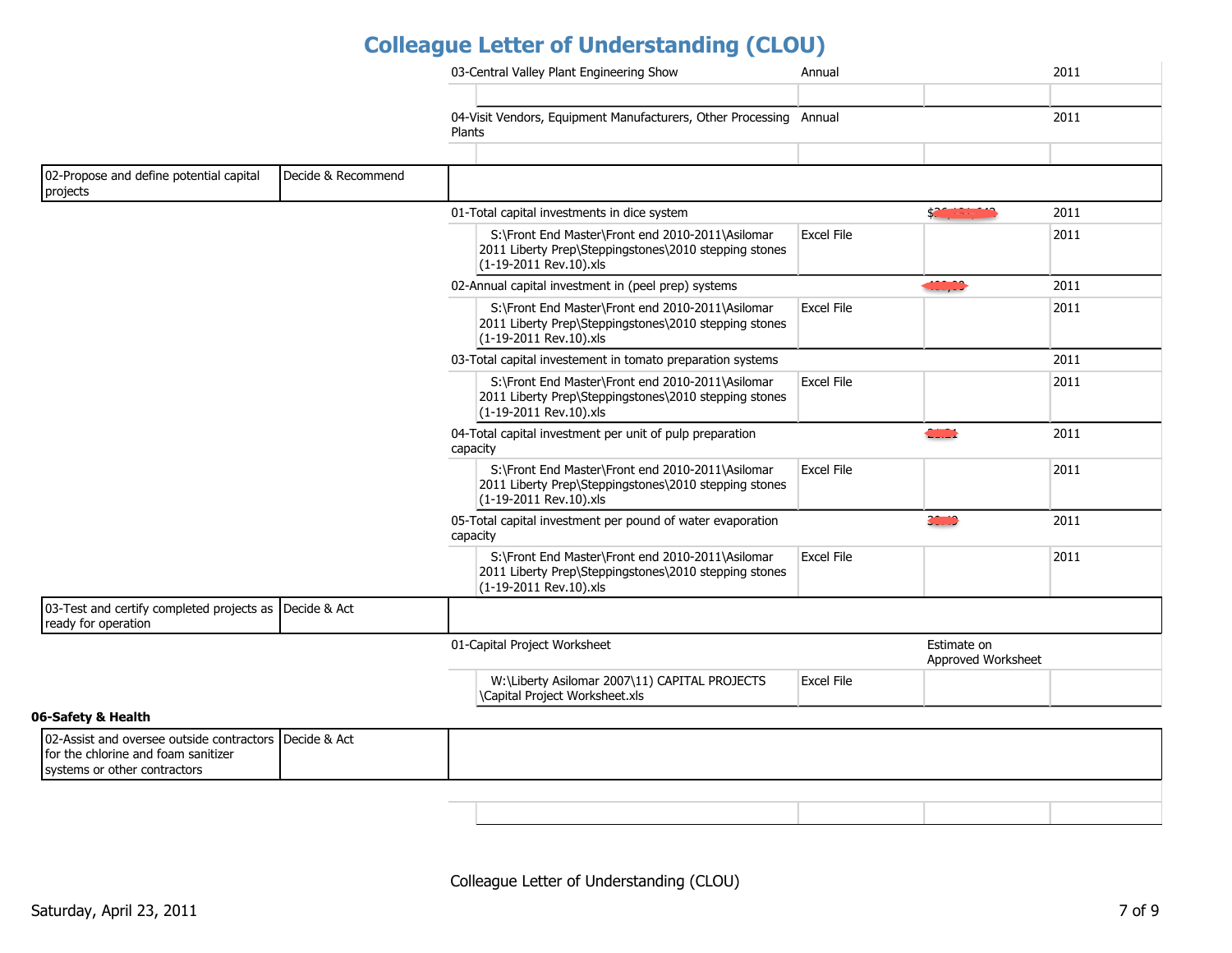| 03-The safe and proper unloading of<br>chemical to our bulk tanks    | Decide & Act |                                                                                                                                     |                          |              |             |
|----------------------------------------------------------------------|--------------|-------------------------------------------------------------------------------------------------------------------------------------|--------------------------|--------------|-------------|
|                                                                      |              |                                                                                                                                     |                          |              |             |
| 04-Enforcing safety violations or<br>unacceptable colleague behavior | Decide & Act |                                                                                                                                     |                          |              |             |
|                                                                      |              | 01Tomato Prep OSHA Recordable Injuries                                                                                              | 0% Injuries/First Aids 0 |              | 2010 Season |
|                                                                      |              | S:\Front End Master\Front end 2010-2011\Asilomar<br>2011 Liberty Prep\Steppingstones\2010 stepping stones<br>(1-19-2011 Rev.10).xls |                          | $\mathbf{0}$ |             |
| 05-Enforcing good manufacturing<br>practices and leading an example  | Decide & Act |                                                                                                                                     |                          |              |             |
|                                                                      |              | 01-Peel prep OSHA Recordable Injuries                                                                                               | 0% Injuries/First Aid 0  |              | 2010 Season |
|                                                                      |              | S:\Front End Master\Front end 2010-2011\Asilomar<br>2011 Liberty Prep\Steppingstones\2010 stepping stones<br>(1-19-2011 Rev.10).xls |                          | 4            |             |
| 08-Production                                                        |              |                                                                                                                                     |                          |              |             |
| 01-A commitment to plant cleanliness                                 | Decide & Act |                                                                                                                                     |                          |              |             |
|                                                                      |              |                                                                                                                                     |                          |              |             |
|                                                                      |              |                                                                                                                                     |                          |              |             |
| 02-To assist other areas if possible                                 | Decide & Act |                                                                                                                                     |                          |              |             |
|                                                                      |              |                                                                                                                                     |                          |              |             |
|                                                                      |              |                                                                                                                                     |                          |              |             |
| 02-To assist other areas if possible                                 | Decide & Act |                                                                                                                                     |                          |              |             |
|                                                                      |              |                                                                                                                                     |                          |              |             |
|                                                                      |              |                                                                                                                                     |                          |              |             |

### **Special Projects**